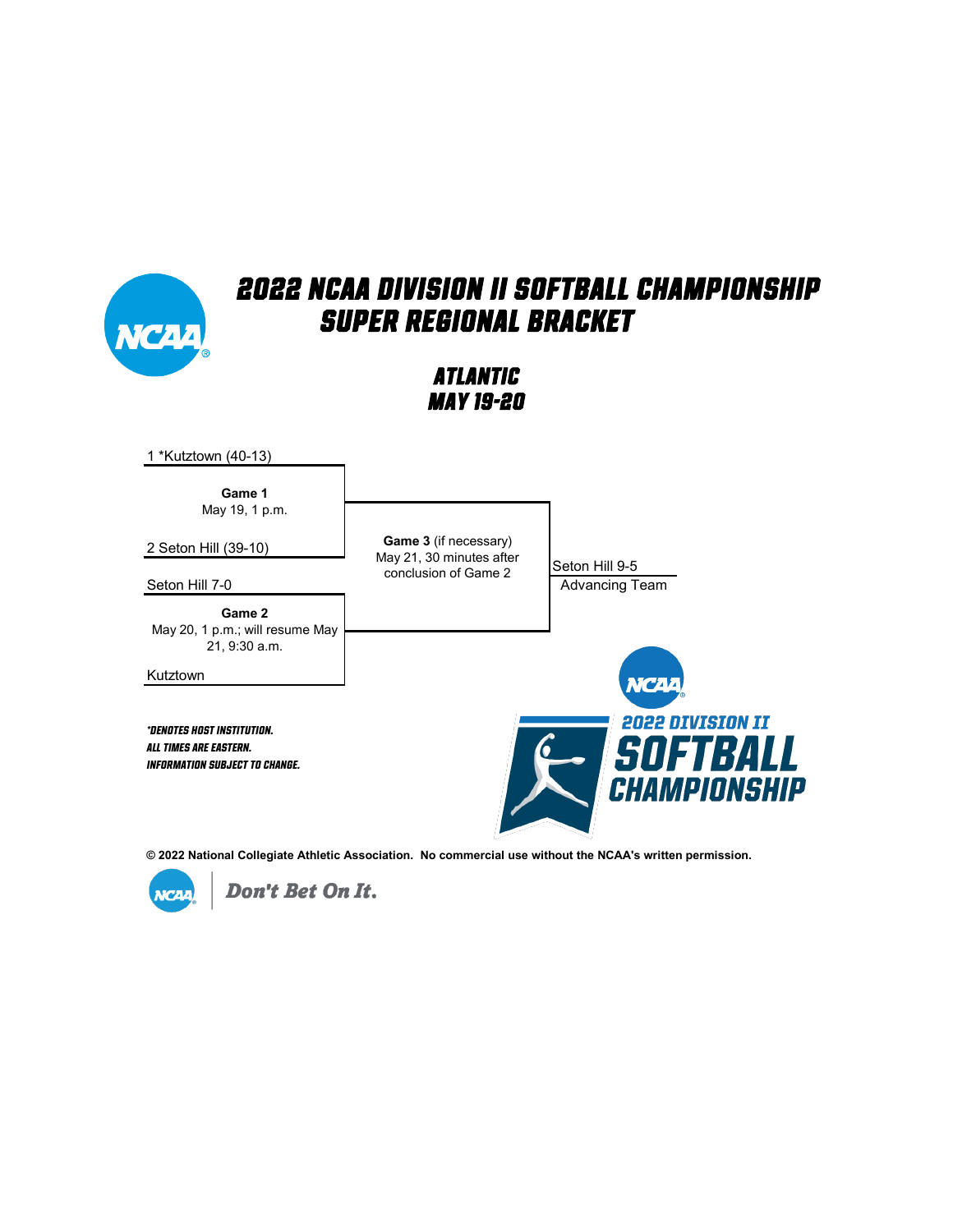

*Central May 19-20*



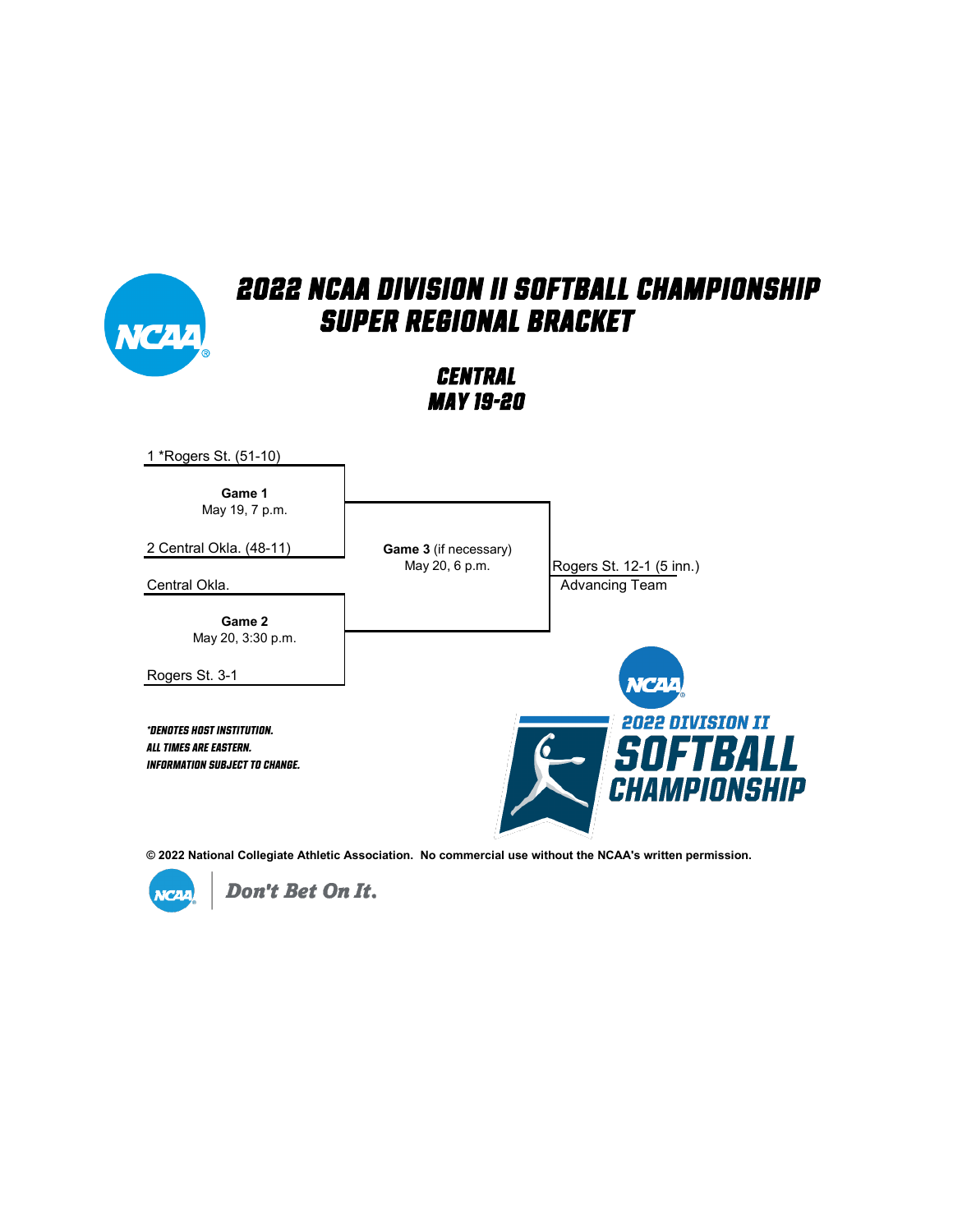#### *2022 NCAA Division II Softball Championship Super Regional Bracket East May 19-20* 1 \*Adelphi (45-12) **Game 1** Adelphi 6-0 May 19, Noon 3 Wilmington (DE) (37-18) **Game 3** (if necessary) May 20, 2:30 p.m. Adelphi 7-2 Wilmington (DE) 1-0 **Advancing Team** Wilmington (DE)**Game 2** May 20, Noon Adelphi **VCAA 2022 DIVISION II** *\*Denotes host institution.* OFTBALL G *All times are Eastern. Information subject to change.* PIONSHIP **CH**

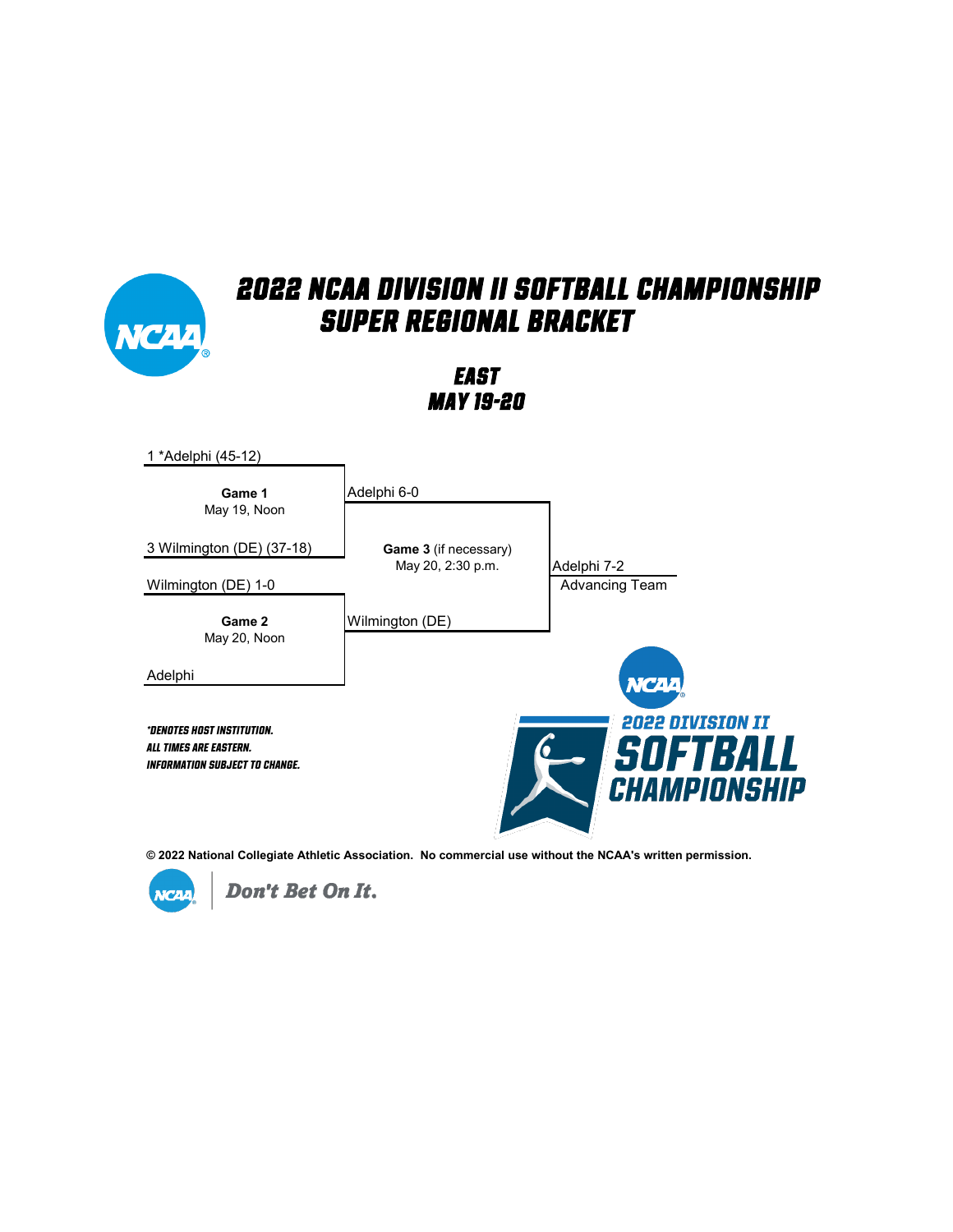

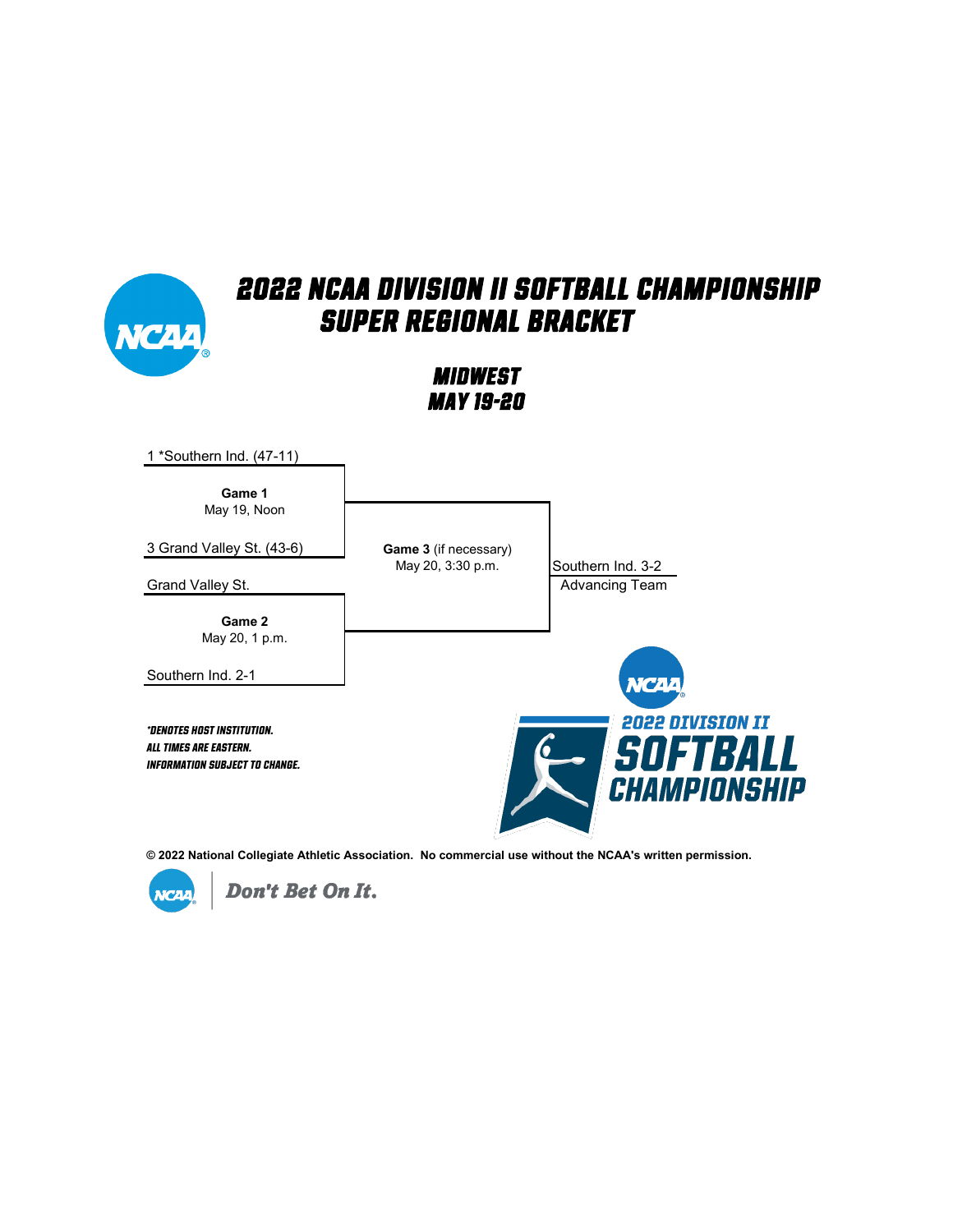

*South May 19-20*



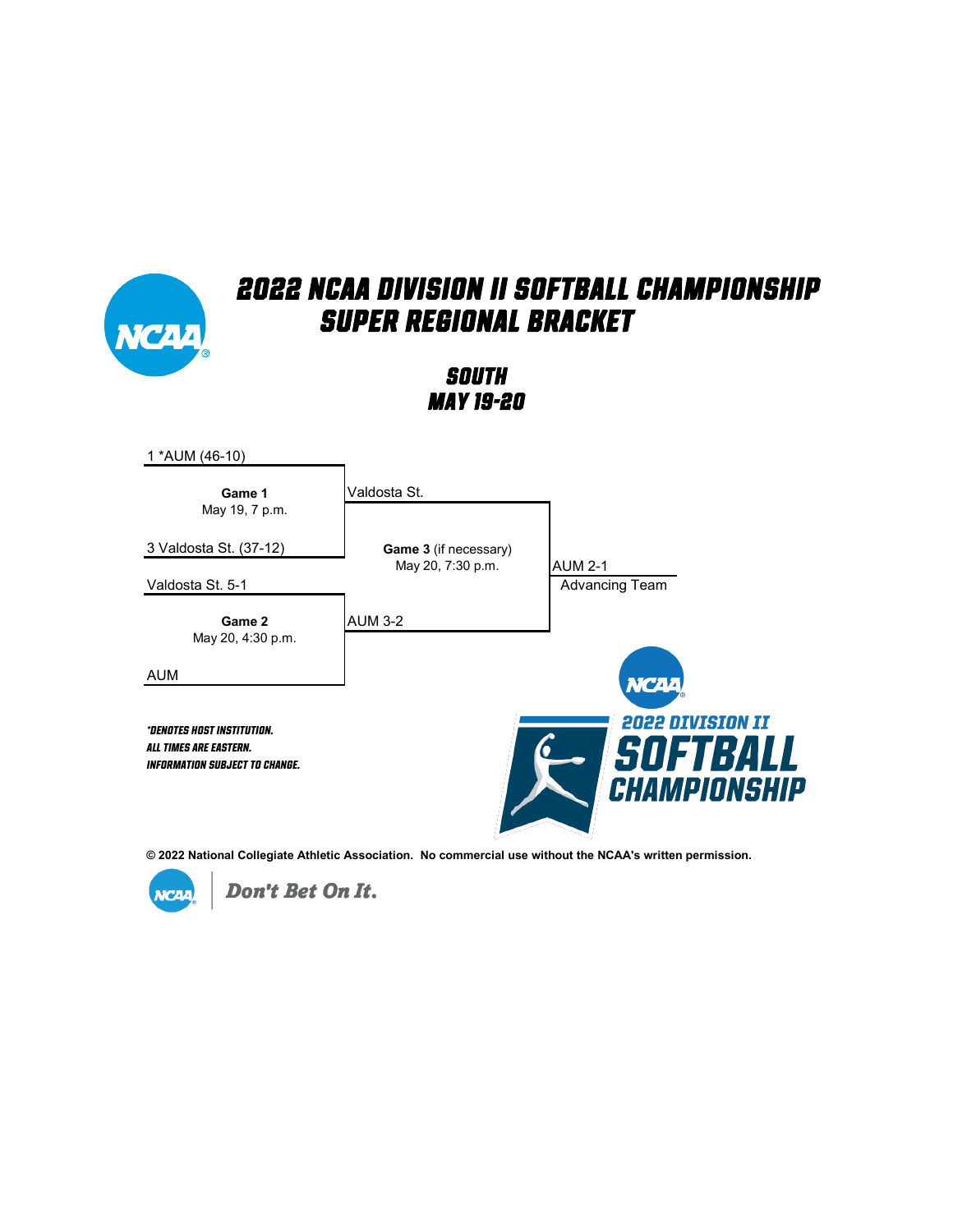

*Southeast May 19-20*



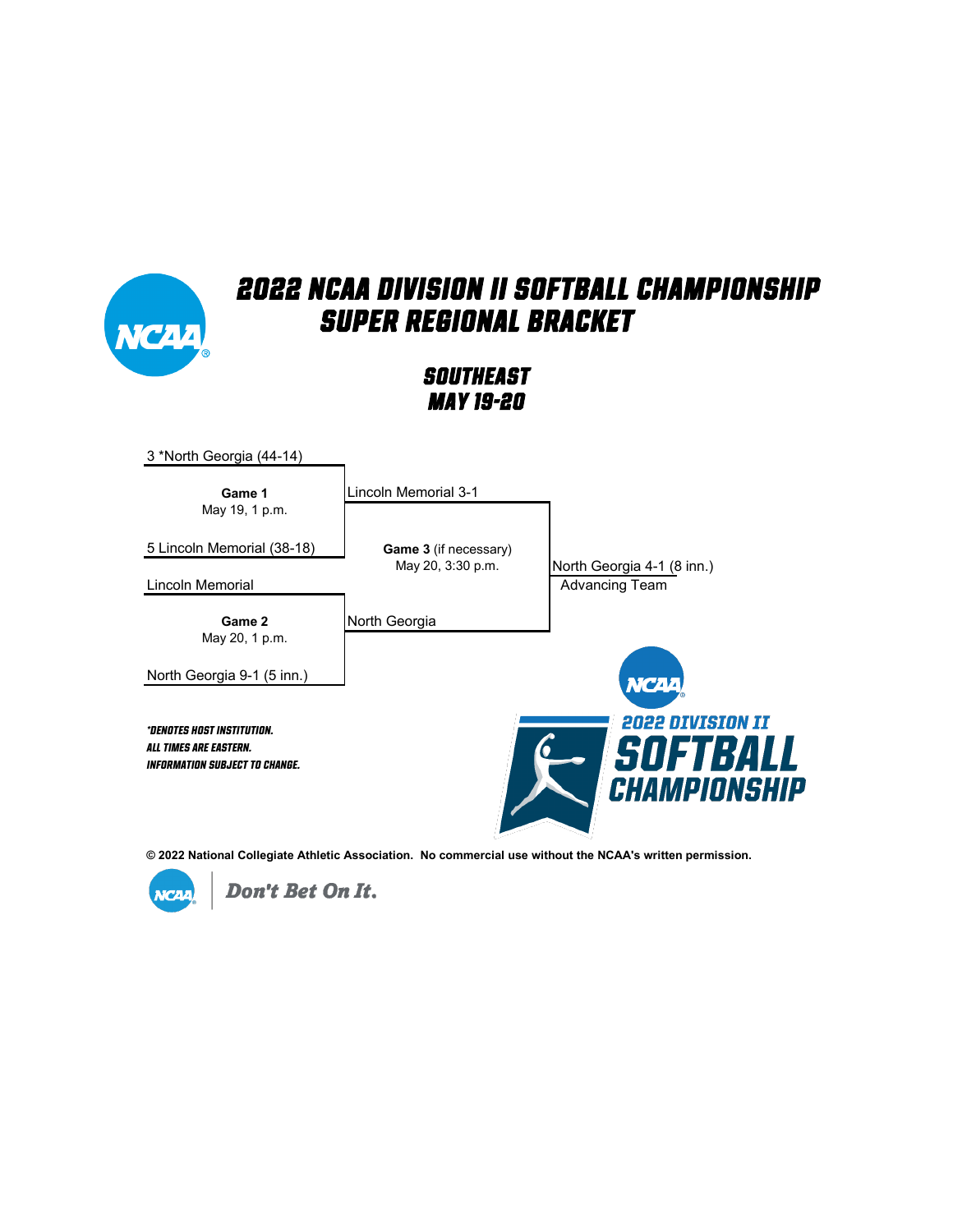

#### *South Central May 19-20*